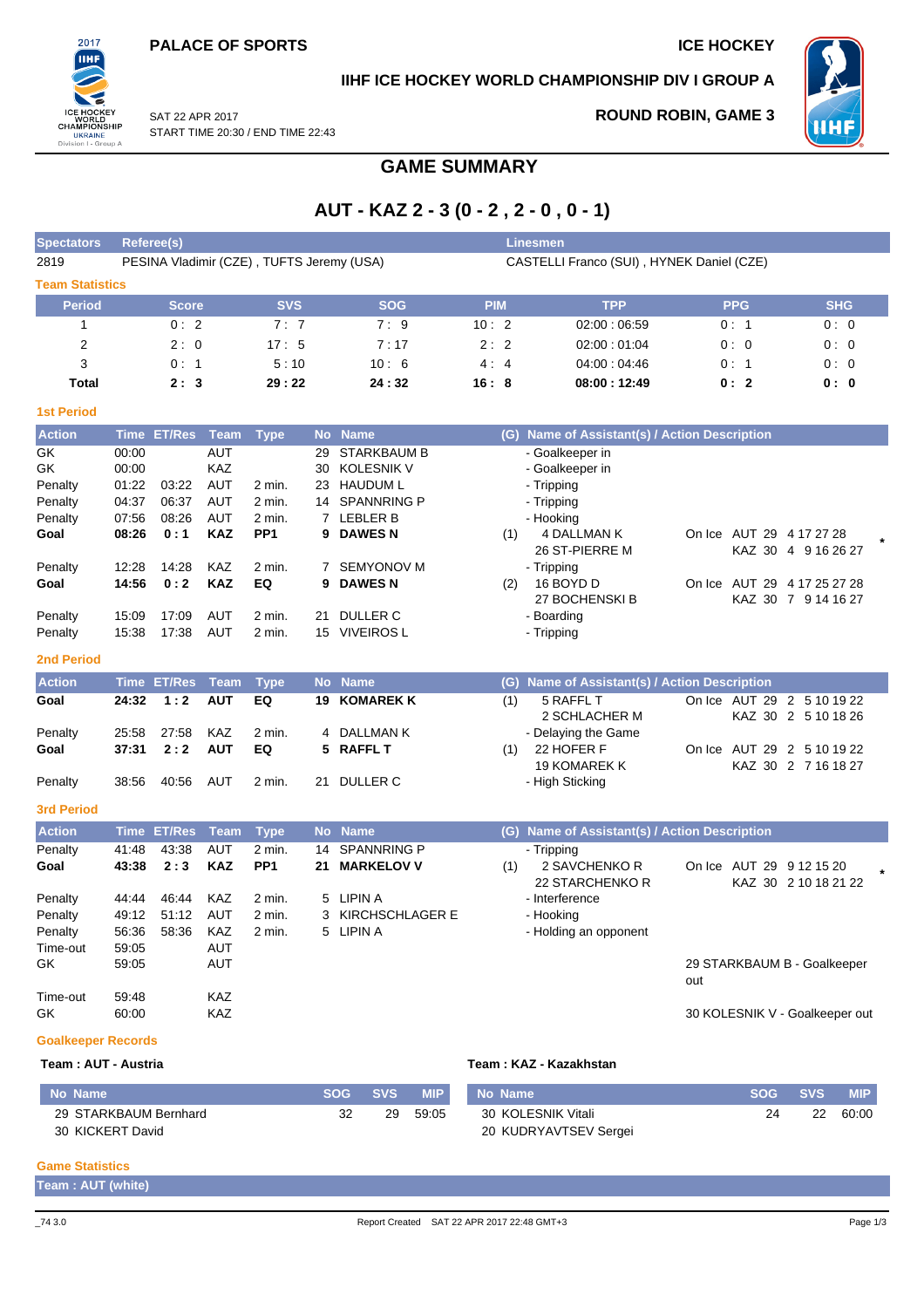#### **PALACE OF SPORTS ICE HOCKEY**



### **IIHF ICE HOCKEY WORLD CHAMPIONSHIP DIV I GROUP A**



SAT 22 APR 2017 START TIME 20:30 / END TIME 22:43

#### **ROUND ROBIN, GAME 3**

|               | Head Coach: BADER Roger   |              |          |                |                |          |                |          |        |              |                | <b>Shots on Goal</b> |                        |             |
|---------------|---------------------------|--------------|----------|----------------|----------------|----------|----------------|----------|--------|--------------|----------------|----------------------|------------------------|-------------|
| <b>No Pos</b> | <b>Name</b>               | G            | А        | P              | <b>PIM</b>     | $FO+$    | FO-            | $FO+/-$  | FO%    |              | $\overline{2}$ | 3                    | <b>TS</b><br><b>OT</b> | $+/-$       |
| 4 D           | <b>STRONG Steven</b>      | 0            | $\Omega$ | 0              | $\Omega$       | 0        | 0              | 0        | 0.00   | 0            |                |                      | 2                      | $-1$        |
| 17 F          | <b>GANAHL Manuel</b>      | 0            | 0        | 0              | 0              | 0        |                | -1       | 0.00   | 0            |                | 0                    |                        | $-1$        |
| 25 F          | <b>WOGER Daniel</b>       | 0            | 0        | 0              | $\mathbf 0$    | $\Omega$ | 0              | 0        | 0.00   | 1            |                | $\overline{2}$       | 4                      | $-1$        |
| 27 F          | HUNDERTPFUND Thomas +A    | 0            | 0        | 0              | $\Omega$       | 6        | 8              | $-2$     | 42.86  | 0            | $\Omega$       | 0                    | 0                      | $-1$        |
| 28 D          | SCHUMNIG Martin +A        | 0            | $\Omega$ | $\Omega$       | $\Omega$       | 0        | $\Omega$       | $\Omega$ | 0.00   | $\mathbf{1}$ | $\Omega$       | $\Omega$             |                        | $-1$        |
| 2 D           | <b>SCHLACHER Markus</b>   | 0            |          | 1              | 0              | 0        | 0              | 0        | 0.00   | 0            |                | 2                    | 3                      | $+2$        |
| 5 F           | RAFFL Thomas +C           |              |          | 2              | $\mathbf 0$    | $\Omega$ | 1              | -1       | 0.00   | 1            | 2              | $\overline{2}$       | 5                      | $+2$        |
| 10 D          | <b>HEINRICH Dominique</b> | 0            | 0        | $\Omega$       | $\Omega$       | $\Omega$ | $\Omega$       | $\Omega$ | 0.00   | 0            | $\Omega$       |                      |                        | $+2$        |
| 19 F          | <b>KOMAREK Konstantin</b> |              |          | $\overline{2}$ | $\mathbf 0$    | 12       | 5              | 7        | 70.59  | 0            |                |                      | 2                      | $+2$        |
| 22 F          | <b>HOFER Fabio</b>        | 0            |          | 1              | $\Omega$       | $\Omega$ | $\mathbf 0$    | $\Omega$ | 0.00   | $\mathbf 0$  | 0              | $\Omega$             | $\Omega$               | $+2$        |
| 7 F           | <b>LEBLER Brian</b>       | 0            | 0        | 0              | 2              |          | 0              |          | 100.00 | 1            | 0              | 0                    |                        | 0           |
| 8 F           | <b>ULMER Martin</b>       | 0            | 0        | $\Omega$       | 0              | $\Omega$ | $\mathbf 0$    | $\Omega$ | 0.00   | 0            | 0              | $\Omega$             | $\Omega$               | 0           |
| 15 D          | <b>VIVEIROS Layne</b>     | 0            | 0        | 0              | $\overline{2}$ | $\Omega$ | 0              | 0        | 0.00   | 0            | 0              | 0                    | 0                      | 0           |
| 20 D          | <b>ULMER Stefan</b>       | 0            | 0        | $\Omega$       | $\mathbf 0$    | $\Omega$ | $\mathbf 0$    | 0        | 0.00   | 1            | $\Omega$       | $\Omega$             |                        | $\mathbf 0$ |
| 23 F          | <b>HAUDUM Lukas</b>       | 0            | 0        | 0              | $\overline{2}$ | 4        | 8              | $-4$     | 33.33  | 2            | 0              | 0                    | 2                      | 0           |
| 3 D           | <b>KIRCHSCHLAGER Erik</b> | $\Omega$     | 0        | $\mathbf 0$    | 2              | 0        | $\mathbf 0$    | 0        | 0.00   | 0            | $\Omega$       | $\Omega$             | $\Omega$               | 0           |
| F<br>9        | RAUCHENWALD Alexander     | 0            | 0        | 0              | $\mathbf 0$    |          | $\overline{2}$ | -1       | 33.33  | 0            | 0              | 0                    | 0                      | 0           |
| 12 F          | <b>OBRIST Patrick</b>     | 0            | $\Omega$ | $\Omega$       | $\Omega$       | 5        | 6              | -1       | 45.45  | 0            | $\Omega$       | 0                    | 0                      | 0           |
| 14 F          | <b>SPANNRING Patrick</b>  | 0            | 0        | 0              | 4              | 0        | $\mathbf 0$    | 0        | 0.00   | 0            | 0              |                      |                        | $\mathbf 0$ |
| 21 D          | <b>DULLER Christoph</b>   | 0            | 0        | $\mathbf 0$    | 4              | $\Omega$ | $\mathbf 0$    | $\Omega$ | 0.00   | 0            | $\Omega$       | $\Omega$             | $\Omega$               | 0           |
| 29 GK         | STARKBAUM Bernhard (BP)   | 0            | 0        | 0              | 0              |          |                |          |        | 0            | 0              | 0                    | 0                      |             |
| 30 GK         | <b>KICKERT David</b>      | 0            | 0        | 0              | 0              |          |                |          |        | 0            | $\Omega$       | 0                    |                        |             |
| Total         |                           | $\mathbf{2}$ | 4        | 6              | 16             | 29       | 31             | -2       | 48.33  | 7            |                | 10                   | 24                     |             |

**Team : KAZ (blue)**

| $1$ van $11$ $11$ $11$ $1$ $11$ $10$ $10$ |                              |                |          |          |                |          |             |              |        |    |                |                |                 |             |
|-------------------------------------------|------------------------------|----------------|----------|----------|----------------|----------|-------------|--------------|--------|----|----------------|----------------|-----------------|-------------|
|                                           | Head Coach: ZANKOVETS Eduard |                |          |          |                |          |             |              |        |    |                | Shots on Goal  |                 |             |
| <b>No Pos</b>                             | <b>Name</b>                  | G              | A        | P        | <b>PIM</b>     | $FO+$    | FO-         | $FO+/-$      | FO%    | -1 | $\overline{2}$ | 3 <sup>1</sup> | OT<br><b>TS</b> | $+/-$       |
| 4 D                                       | DALLMAN Kevin +A             | 0              |          |          | 2              | 0        | $\Omega$    | 0            | 0.00   | 1  |                |                | 3               | $\mathbf 0$ |
| 7 D                                       | SEMYONOV Maxim +A            | 0              | 0        | 0        | $\overline{2}$ | 0        | 0           | 0            | 0.00   | 0  |                | 0              |                 | $\mathbf 0$ |
| F<br>9                                    | DAWES Nigel (BP)             | $\overline{2}$ | $\Omega$ | 2        | $\Omega$       | 0        | 0           | 0            | 0.00   | 3  |                | 0              |                 | $+1$        |
| 16 F                                      | <b>BOYD Dustin</b>           | 0              |          |          | 0              | 10       | 4           | 6            | 71.43  | 0  |                | 0              |                 | $\mathbf 0$ |
| 27 F                                      | BOCHENSKI Brandon +C         | 0              |          |          | $\Omega$       | 3        | 3           | 0            | 50.00  | 3  |                |                | 5               | $\mathbf 0$ |
| 2 D                                       | SAVCHENKO Roman              | 0              |          |          | 0              | 0        | 0           | 0            | 0.00   | 1  | 1              | 0              | 2               | $-2$        |
| 10 F                                      | <b>MIKHAILIS Nikita</b>      | 0              | $\Omega$ | $\Omega$ | 0              | 0        | $\Omega$    | $\Omega$     | 0.00   | 0  | $\overline{2}$ | $\Omega$       | 2               | $-1$        |
| 18 F                                      | PUSHKARYOV Konstantin        | 0              | $\Omega$ | 0        | 0              | 0        | 0           | 0            | 0.00   | 0  |                | 0              |                 | $-2$        |
| 24 D                                      | <b>STEPANOV Dmitri</b>       | 0              | 0        | 0        | 0              | 0        | $\Omega$    | $\Omega$     | 0.00   | 0  |                | 0              |                 | $\mathbf 0$ |
| 26 F                                      | <b>ST-PIERRE Martin</b>      | 0              |          |          | $\Omega$       | 6        | 6           | $\Omega$     | 50.00  | 1  |                |                | 3               | $-1$        |
| 5 D                                       | <b>LIPIN Alexander</b>       | 0              | 0        | 0        | 4              | 0        | 0           | 0            | 0.00   | 0  | 0              | 0              | 0               | $-1$        |
| 6 D                                       | POLOKHOV Kirill              | 0              | 0        | $\Omega$ | 0              | 0        | 0           | 0            | 0.00   | 0  | 0              | 0              | 0               | $\mathbf 0$ |
| F<br>8                                    | SAGADEYEV Anton              | 0              | $\Omega$ | 0        | 0              |          | 5           | 2            | 58.33  | 0  | $\Omega$       | 0              | 0               | 0           |
| F<br>21                                   | <b>MARKELOV Vladimir</b>     |                | 0        |          | 0              | 0        | $\mathbf 0$ | 0            | 0.00   | 0  | $\overline{2}$ |                | 3               | $\mathbf 0$ |
| 22 F                                      | STARCHENKO Roman             | $\Omega$       |          |          | 0              | 0        | 3           | $-3$         | 0.00   | 0  | $\Omega$       | $\Omega$       | $\Omega$        | 0           |
| 14 D                                      | <b>LAKIZA Artemi</b>         | 0              | 0        | 0        | 0              | $\Omega$ | 0           | 0            | 0.00   | 0  | $\Omega$       | 0              | 0               | $+1$        |
| 15 F                                      | <b>KHUDYAKOV Maxim</b>       | $\Omega$       | $\Omega$ | $\Omega$ | 0              |          | 0           | 1            | 100.00 | 0  | $\overline{2}$ | 0              | 2               | 0           |
| 19 F                                      | <b>IVANOV Nikita</b>         | 0              | 0        | $\Omega$ | 0              |          | 0           | 1            | 100.00 | 0  | $\Omega$       |                |                 | $\mathbf 0$ |
| 23 F                                      | <b>KUCHIN Ivan</b>           | 0              | 0        | $\Omega$ | 0              | 3        | 8           | $-5$         | 27.27  | 0  | $\overline{2}$ |                | 3               | $\mathbf 0$ |
| 20 GK                                     | <b>KUDRYAVTSEV Sergei</b>    | 0              | 0        | 0        | 0              |          |             |              |        | 0  | $\mathbf 0$    | 0              | 0               |             |
| 30 GK                                     | <b>KOLESNIK Vitali</b>       | 0              | 0        | 0        | 0              |          |             |              |        | ი  | $\Omega$       | 0              | 0               |             |
| Total                                     |                              | 3              | 6        | 9        | 8              | 31       | 29          | $\mathbf{2}$ | 51.67  | 9  | 17             | 6              | 32              |             |